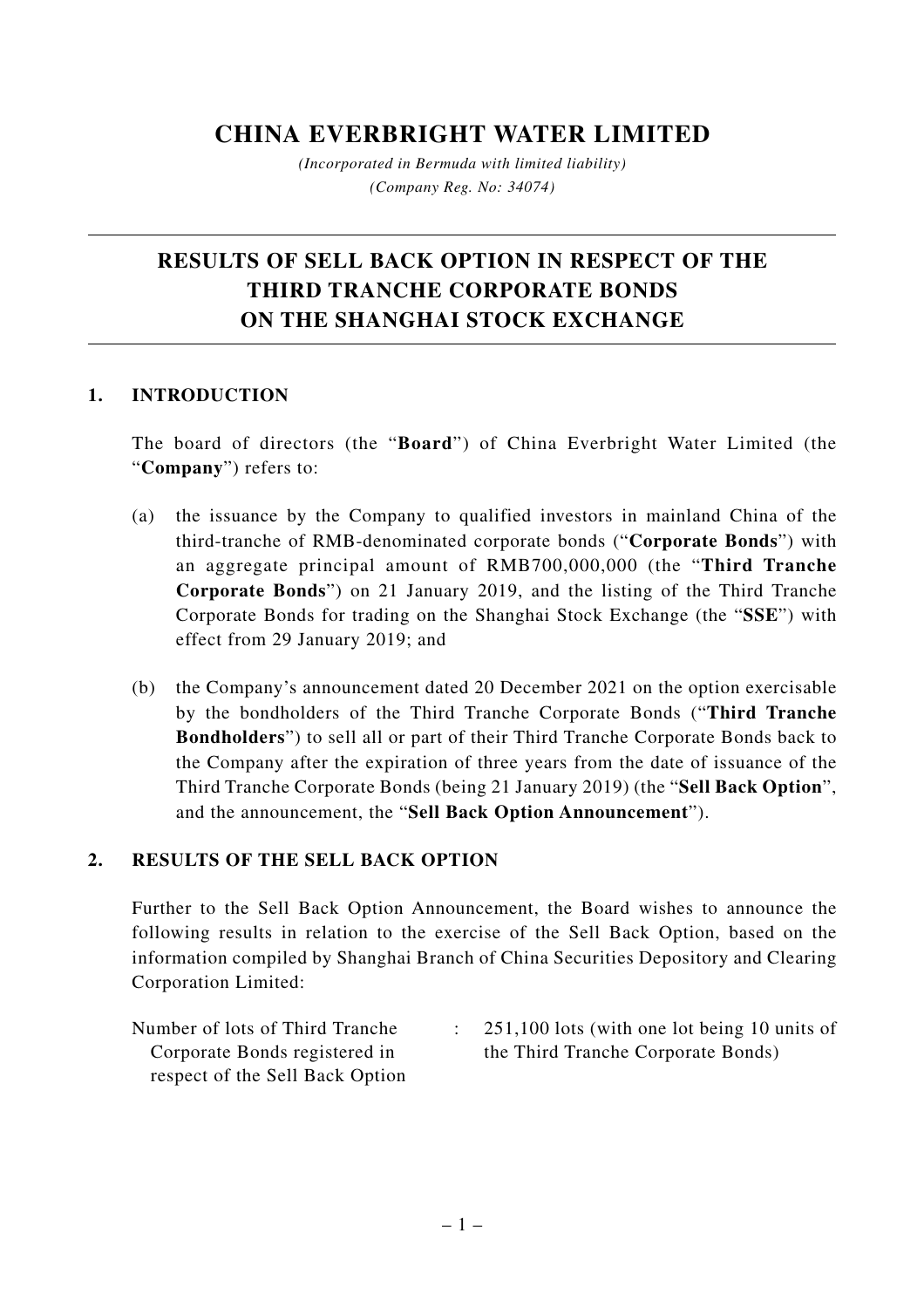| Aggregate value of the Third<br>Tranche Corporate Bonds in                                         | RMB251,100,000                                                                                                                                                                                                                                                                        |
|----------------------------------------------------------------------------------------------------|---------------------------------------------------------------------------------------------------------------------------------------------------------------------------------------------------------------------------------------------------------------------------------------|
| respect of the Sell Back Option                                                                    | As stated in the Sell Back Option<br>Announcement, the selling price of the<br>Third Tranche Corporate Bonds under the<br>Sell Back Option is equivalent to the face<br>value of the Third Tranche Corporate<br>Bonds, being RMB100 per unit of the Third<br>Tranche Corporate Bonds. |
| Payment date in respect of the Sell<br>Back Option for the Third<br><b>Tranche Corporate Bonds</b> | 21 January 2022                                                                                                                                                                                                                                                                       |

#### **3. RESALE EXERCISE**

In respect of the Third Tranche Corporate Bonds acquired by the Company by way of the Sell Back Option (the "**Repurchased Third Tranche Corporate Bonds**"), the Company is entitled to resell such Repurchased Third Tranche Corporate Bonds to other investors (the "**Resale Exercise**") pursuant to the terms of the Third Tranche Corporate Bonds. The Board wishes to announce that the Company has elected to carry out the Resale Exercise in accordance with applicable law and regulations from 21 January 2022 to 24 February 2022, provided that the aggregate value of Repurchased Third Tranche Corporate Bonds to be resold will not exceed RMB251,100,000.

#### **4. FURTHER INFORMATION**

Further details in respect of the Third Tranche Corporate Bonds (including the Company's announcement on the results of the Sell Back Option) are available on the website of the SSE at www.sse.com.cn.

**Shareholders and potential investors of the Company are advised to exercise caution when dealing in the securities of the Company.**